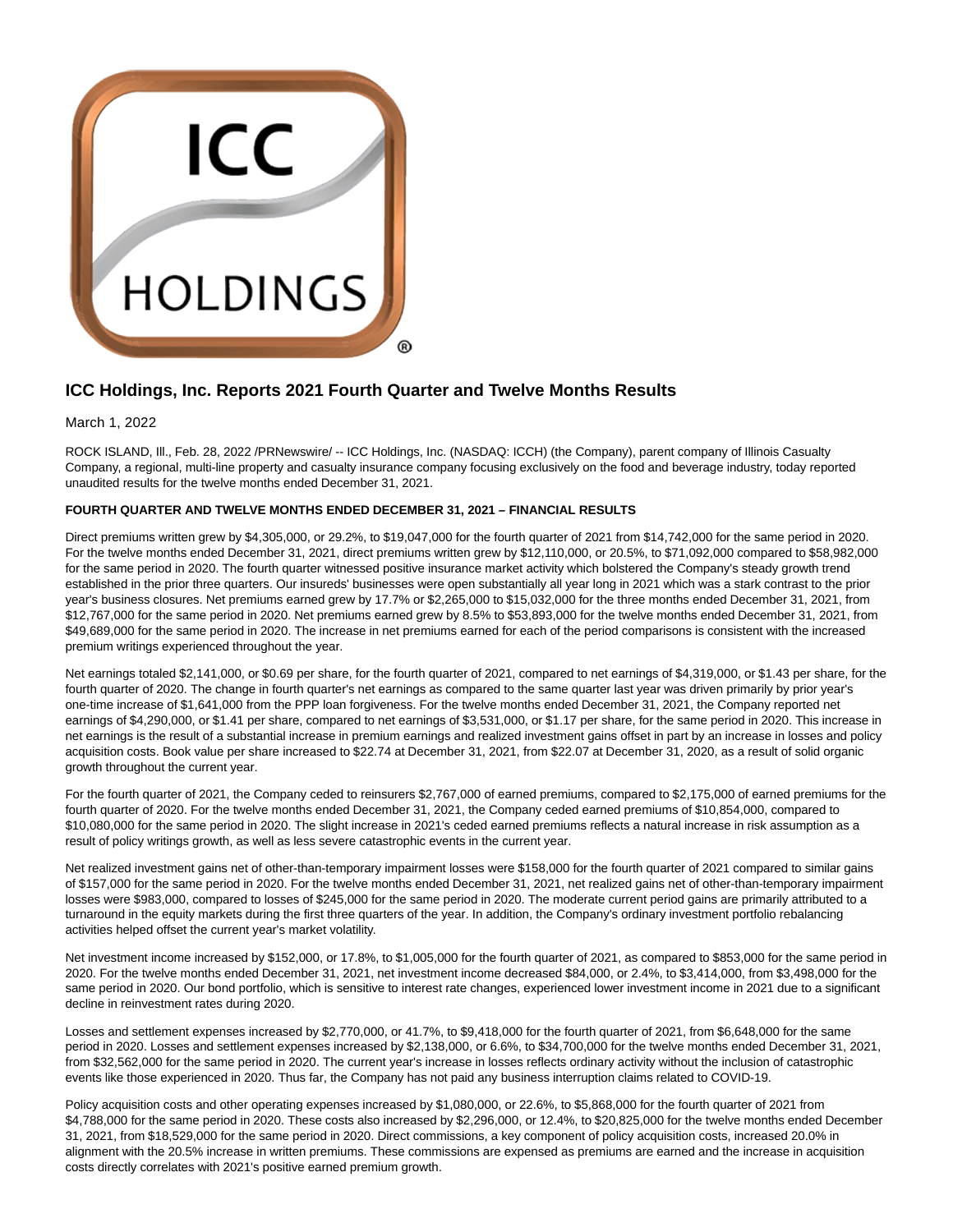Total assets increased by 8.8% from \$183,939,000 at December 31, 2020, to \$200,149,000 at December 31, 2021. Our investment portfolio, which consists of fixed income securities, common stocks, preferred stock, property held for investment, and other invested assets, increased by 8.9% from \$129,322,000 at December 31, 2020, to \$140,826,000 at December 31, 2021.

# **FOURTH QUARTER AND TWELVE MONTHS ENDED DECEMBER 31, 2021 – FINANCIAL RATIOS**

The Company's losses and settlement expense ratio (defined as losses and settlement expenses divided by net premiums earned) was 62.7% and 64.4% for the fourth quarter and twelve months ended December 31, 2021, respectively, compared with 52.1% and 65.5% for the same periods of 2020, respectively.

The expense ratio (defined as the amortization of deferred policy acquisition costs and underwriting and administrative expenses divided by net premiums earned) was 39.0% and 38.6% for the fourth quarter and twelve months ended December 31, 2021, respectively, compared to 37.5% and 37.3% for the same periods of 2020, respectively.

The Company's GAAP combined ratio (defined as the sum of the losses and settlement expense ratio and the expense ratio) was 101.7% and 103.0% for the fourth quarter and twelve months ended December 31, 2021, respectively, compared to 89.6% and 102.8% for the same periods of 2020, respectively.

# **MANAGEMENT COMMENTARY**

"Following the uncertainty of the prior year, the Company welcomed 2021 with a continued commitment to providing best in class insurance coverage to the food and beverage industry. Our in-house experts balanced organic growth with risk mitigation and a focus on operational efficiency with innovation. The Company continues a conservative growth strategy from both a geographic expansion and product offering perspective.

"We ended the year with close to double-digit premium growth in each of the twelve states we do business. We kicked the fourth quarter off with the acquisition of a full-service food safety and education company, Katkin. This exciting addition enables the offering of new, high-quality policyholder education. Sharing our expertise with insureds is a critical component in mitigating future claims experience.

"Consistent with prior quarters, our sustained premium growth outpaced our claims. This proved invaluable to securing a positive bottom line while weathering a challenging investment market. We ended another year with favorable earnings per share.

"While staying hyper-focused on our operations is key, we are excited to explore new ways in which the Company can strengthen its stewardship of our environment, our relationships, and our governance. We look forward to finding new ways in which our expertise can make a difference in our communities and our industry in the new year," stated Arron Sutherland, President and Chief Executive Officer.

### **ABOUT ICC HOLDINGS, INC.**

ICC Holdings, Inc. is a vertically integrated company created to facilitate the growth, expansion, and diversification of its subsidiaries in order to maximize value to its stakeholders. The group of companies consolidated under ICC Holdings, Inc. engages in diverse, yet complementary business activities, including property and casualty insurance, real estate, and information technology.

The Company's common shares trade on the NASDAQ Capital Market under the ticker symbol "ICCH". For more information about ICC Holdings, visit [http://ir.iccholdingsinc.com.](https://c212.net/c/link/?t=0&l=en&o=3458229-1&h=2351771497&u=http%3A%2F%2Fir.iccholdingsinc.com%2F&a=http%3A%2F%2Fir.iccholdingsinc.com)

# **FORWARD-LOOKING STATEMENTS**

This press release, and oral statements made regarding the subjects of this release, contains forward-looking statements, within the meaning of the Private Securities Litigation Reform Act of 1995, or the Reform Act, which may include, but are not limited to, statements regarding the Company's, plans, objectives, expectations, and intentions and other statements contained in this press release that are not historical facts, including statements identified by words such as "believe," "plan," "seek," "expect," "intend," "estimate," "anticipate," "will," and similar expressions. All statements addressing operating performance, events, or developments that the Company expects or anticipates will occur in the future, including statements relating to revenue and profit growth; future responses to and effects of the COVID-19 pandemic, as well the distribution and effectiveness of COVID-19 vaccines, including their effects on our business operations and claims activity; new theories of liability; judicial, legislative, regulatory and other governmental developments, including, but not limited to, liability related to business interruption claims related to COVID-19; litigation tactics and developments; product and segment expansion; regulatory approval in connection with expansion; and market share, as well as statements expressing optimism or pessimism about future operating results, are forward-looking statements within the meaning of the Reform Act. The forwardlooking statements are based on management's current views and assumptions regarding future events and operating performance, and are inherently subject to significant business, economic, and competitive uncertainties and contingencies and changes in circumstances, many of which are beyond the Company's control. The statements in this press release are made as of the date of this press release, even if subsequently made available by the Company on its website or otherwise. The Company does not undertake any obligation to update or revise these statements to reflect events or circumstances occurring after the date of this press release.

Although the Company does not make forward-looking statements unless it believes it has a reasonable basis for doing so, the Company cannot guarantee their accuracy. The foregoing factors, among others, could cause actual results to differ materially from those described in these forwardlooking statements. For a list of other factors which could affect the Company's results, see the Company's filings with the Securities and Exchange Commission, "Item 7. Management's Discussion and Analysis of Financial Condition and Results of Operations," including "Forward-Looking Information," set forth in the Company's Annual Report on Form 10-K for the year ended December 31, 2020. No undue reliance should be placed on any forward-looking statements.

> **ICC Holdings, Inc. and Subsidiaries Condensed Consolidated Balance Sheets**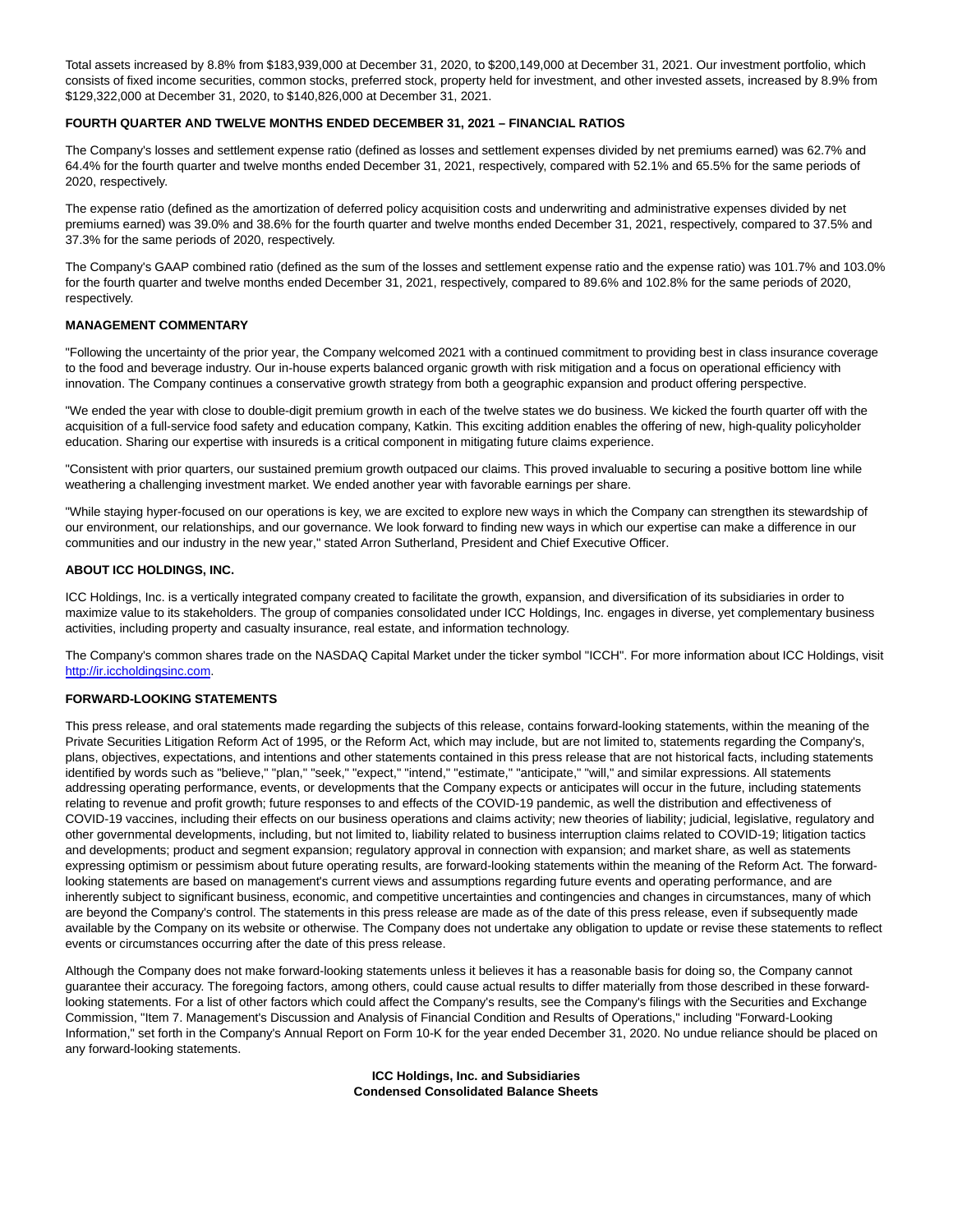|                                                                                                                                  | As of                |               |                      |               |
|----------------------------------------------------------------------------------------------------------------------------------|----------------------|---------------|----------------------|---------------|
|                                                                                                                                  | December 31,<br>2021 |               | December 31,<br>2020 |               |
|                                                                                                                                  |                      | (Unaudited)   |                      |               |
| Assets                                                                                                                           |                      |               |                      |               |
| Investments and cash:                                                                                                            |                      |               |                      |               |
| Fixed maturity securities (amortized cost of \$102,145,223 at 12/31/2021 and \$98,753,027 at                                     |                      |               |                      |               |
| 12/31/2020)                                                                                                                      | \$                   | 105,841,543   | S                    | 105,740,566   |
| Common stocks at fair value                                                                                                      |                      | 23,608,197    |                      | 14,724,814    |
| Preferred stocks at fair value                                                                                                   |                      | 2,780,450     |                      | 1,683,892     |
| Other invested assets                                                                                                            |                      | 3,086,568     |                      | 1,772,867     |
| Property held for investment, at cost, net of accumulated depreciation of \$464,713 at 12/31/2021 and<br>\$465,364 at 12/31/2020 |                      | 5,509,114     |                      | 5,399,826     |
| Cash and cash equivalents                                                                                                        |                      | 4,606,378     |                      | 6,598,842     |
| Total investments and cash                                                                                                       |                      | 145,432,250   |                      | 135,920,807   |
| Accrued investment income                                                                                                        |                      | 659,413       |                      | 660,793       |
| Premiums and reinsurance balances receivable, net of allowances for uncollectible amounts of \$100,000                           |                      |               |                      |               |
| at 12/31/2021 and \$150,000 at 12/31/2020                                                                                        |                      | 27,199,804    |                      | 23,506,171    |
| Ceded unearned premiums                                                                                                          |                      | 967,022       |                      | 860,905       |
| Reinsurance balances recoverable on unpaid losses and settlement expenses, net of allowances for                                 |                      |               |                      |               |
| uncollectible amounts of \$0 at 12/31/2021 and 12/31/2020                                                                        |                      | 14,521,219    |                      | 13,019,865    |
| Income taxes - current                                                                                                           |                      | 325,940       |                      | 372,986       |
| Deferred policy acquisition costs, net                                                                                           |                      | 6,538,844     |                      | 5,429,620     |
| Property and equipment, at cost, net of accumulated depreciation of \$6,243,055 at 12/31/2021 and                                |                      |               |                      |               |
| \$6,079,728 at 12/31/2020                                                                                                        |                      | 3,144,218     |                      | 2,860,331     |
| Other assets                                                                                                                     |                      | 1,360,627     |                      | 1,307,794     |
| Total assets                                                                                                                     | \$                   | 200,149,337   | \$                   | 183,939,272   |
| <b>Liabilities and Equity</b>                                                                                                    |                      |               |                      |               |
| Liabilities:                                                                                                                     |                      |               |                      |               |
| Unpaid losses and settlement expenses                                                                                            | \$                   | 61,834,809    | \$                   | 61,575,666    |
| Unearned premiums                                                                                                                |                      | 36,212,266    |                      | 29,788,834    |
| Reinsurance balances payable                                                                                                     |                      | 1,368,294     |                      | 371,195       |
| Corporate debt                                                                                                                   |                      | 18,455,342    |                      | 13,465,574    |
| Accrued expenses                                                                                                                 |                      | 5,441,611     |                      | 3,472,511     |
| Income taxes - deferred                                                                                                          |                      | 954,862       |                      | 1,231,271     |
| Other liabilities                                                                                                                |                      | 1,030,870     |                      | 1,290,532     |
| <b>Total liabilities</b>                                                                                                         |                      | 125,298,054   |                      | 111,195,583   |
| Equity:                                                                                                                          |                      |               |                      |               |
| Common stock <sup>1</sup>                                                                                                        |                      | 35,000        |                      | 35,000        |
| Treasury stock, at cost <sup>2</sup>                                                                                             |                      | (3, 155, 399) |                      | (3, 153, 838) |
| Additional paid-in capital                                                                                                       |                      | 32,965,136    |                      | 32,780,436    |
| Accumulated other comprehensive earnings, net of tax                                                                             |                      | 2,920,027     |                      | 5,520,091     |
| Retained earnings                                                                                                                |                      | 44,430,264    |                      | 40,140,115    |
| Less: Unearned Employee Stock Ownership Plan shares at cost <sup>3</sup>                                                         |                      | (2,343,745)   |                      | (2,578,115)   |
| Total equity                                                                                                                     |                      | 74,851,283    |                      | 72,743,689    |
| Total liabilities and equity                                                                                                     | \$                   | 200,149,337   | \$                   | 183,939,272   |

1Par value \$0.01; authorized: 2021 – 10,000,000 shares and 2020 – 10,000,000 shares; issued: 2021 – 3,500,000 shares and 2020 – 3,500,000 shares; outstanding: 2021 –3,291,852 and 2020 –3,291,125 shares 22021 –208,148 shares and 2020 –208,875 shares

32021 –234,374 shares and 2020 –257,811 shares

# **ICC Holdings, Inc. and Subsidiaries Condensed Consolidated Statements of Earnings and Comprehensive Earnings (Unaudited)**

|                                           | For the Three-Months Ended<br>December 31. |     |            |  |  |
|-------------------------------------------|--------------------------------------------|-----|------------|--|--|
|                                           | 2021                                       |     | 2020       |  |  |
| Net premiums earned                       | \$<br>15,032,105                           | \$. | 12,767,500 |  |  |
| Net investment income                     | 1,005,372                                  |     | 852,802    |  |  |
| Net realized investment gains             | 158.477                                    |     | 156.997    |  |  |
| Net unrealized gains on equity securities | 1,408,992                                  |     | 2,165,222  |  |  |
| Gain on extinguishment of debt            |                                            |     | 1,641,299  |  |  |
| Other income (loss)                       | 152,085                                    |     | (313,958)  |  |  |
| Consolidated revenues                     | 17,757,031                                 |     | 17,269,862 |  |  |
| Losses and settlement expenses            | 9.418.035                                  |     | 6.648.369  |  |  |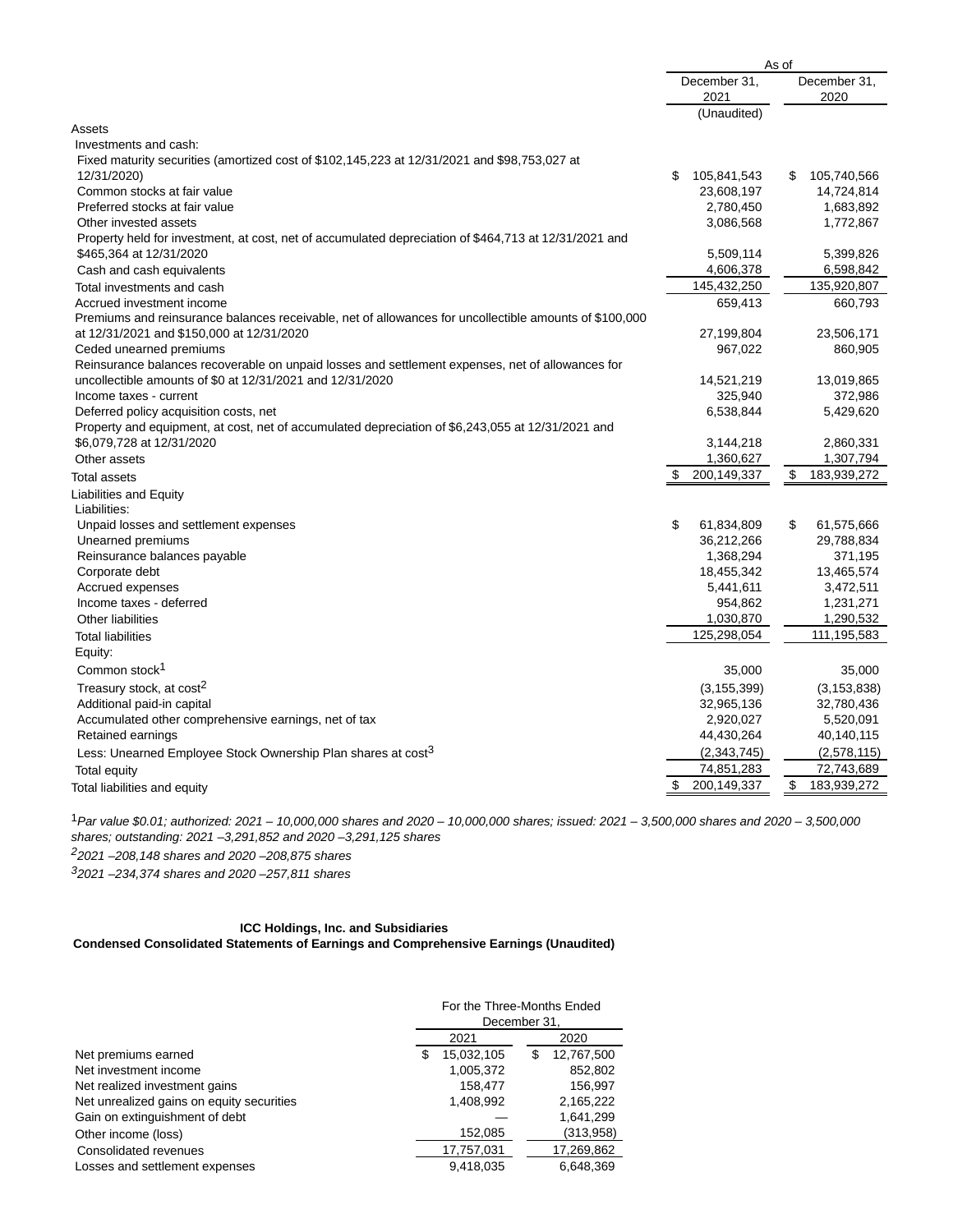| Policy acquisition costs and other operating expenses | 5,867,757              | 4,787,721              |
|-------------------------------------------------------|------------------------|------------------------|
| Interest expense on debt                              | 60,906                 | 56,946                 |
| General corporate expenses                            | 192,128                | 170,147                |
| Total expenses                                        | 15,538,826             | 11,663,183             |
| Earnings before income taxes                          | 2,218,205              | 5,606,679              |
| Total income tax expense                              | 76,927                 | 1,287,973              |
| Net earnings                                          | 2,141,278              | \$<br>4,318,706        |
|                                                       |                        |                        |
| Other comprehensive (loss) earnings, net of tax       | (773,554)              | 311,434                |
| Comprehensive earnings                                | 1,367,724              | \$<br>4,630,140        |
|                                                       |                        |                        |
|                                                       |                        |                        |
| Earnings per share:                                   |                        |                        |
| Basic:                                                |                        |                        |
| Basic net earnings per share                          | \$<br>0.69             | \$<br>1.43             |
| Diluted:                                              |                        |                        |
| Diluted net earnings per share                        | \$<br>0.69             | \$<br>1.42             |
|                                                       |                        |                        |
| Weighted average number of common shares outstanding: |                        |                        |
| Basic<br><b>Diluted</b>                               | 3,089,792<br>3,107,384 | 3,028,868<br>3,042,863 |

#### **ICC Holdings, Inc. and Subsidiaries Condensed Consolidated Statements of Earnings and Comprehensive Earnings (Unaudited)**

|                                                                                                            | For the Twelve-Months Ended<br>December 31, |             |    |            |
|------------------------------------------------------------------------------------------------------------|---------------------------------------------|-------------|----|------------|
|                                                                                                            |                                             | 2021        |    | 2020       |
| Net premiums earned                                                                                        | \$                                          | 53,893,020  | \$ | 49,689,202 |
| Net investment income                                                                                      |                                             | 3,414,408   |    | 3,497,702  |
| Net realized investment gains (losses)                                                                     |                                             | 982,547     |    | (245, 323) |
| Net unrealized gains on equity securities                                                                  |                                             | 2,801,991   |    | 2,167,417  |
| Gain on extinguishment of debt                                                                             |                                             |             |    | 1,641,299  |
| Other income (loss)                                                                                        |                                             | 348,709     |    | (231, 024) |
| Consolidated revenues                                                                                      |                                             | 61,440,675  |    | 56,519,273 |
| Losses and settlement expenses                                                                             |                                             | 34,699,543  |    | 32,561,988 |
| Policy acquisition costs and other operating expenses                                                      |                                             | 20,824,900  |    | 18,529,446 |
| Interest expense on debt                                                                                   |                                             | 235,001     |    | 207,719    |
| General corporate expenses                                                                                 |                                             | 723,350     |    | 641,763    |
| Total expenses                                                                                             |                                             | 56,482,794  |    | 51,940,916 |
| Earnings before income taxes                                                                               |                                             | 4,957,881   |    | 4,578,357  |
| Income tax expense:                                                                                        |                                             |             |    |            |
| Current                                                                                                    |                                             | 252,986     |    | 537,078    |
| Deferred                                                                                                   |                                             | 414,747     |    | 509,915    |
| Total income tax expense                                                                                   |                                             | 667,733     |    | 1,046,993  |
| Net earnings                                                                                               | \$                                          | 4,290,148   | \$ | 3,531,364  |
| Earnings per share:                                                                                        |                                             |             |    |            |
| Basic:                                                                                                     |                                             |             |    |            |
| Basic net earnings per share                                                                               | \$                                          | 1.41        | \$ | 1.17       |
| Diluted:                                                                                                   |                                             |             |    |            |
| Diluted net earnings per share                                                                             | \$                                          | 1.40        | \$ | 1.16       |
| Weighted average number of common shares outstanding:                                                      |                                             |             |    |            |
| Basic                                                                                                      |                                             | 3,047,433   |    | 3,027,903  |
| <b>Diluted</b>                                                                                             |                                             | 3,065,025   |    | 3,041,898  |
| Net earnings                                                                                               | \$                                          | 4,290,148   | \$ | 3,531,364  |
| Other comprehensive (loss) earnings, net of tax                                                            |                                             |             |    |            |
| Unrealized gains and losses on fixed maturity securities:                                                  |                                             |             |    |            |
| Unrealized holding losses arising during the period, net of income tax (benefit) expense of \$(641,107) in |                                             |             |    |            |
| 2021 and \$802,634 in 2020                                                                                 | \$                                          | (2,411,782) | \$ | 3,019,434  |
| Reclassification adjustment for gains included in net income, net of income tax expense of \$50,050 in     |                                             |             |    |            |
| 2021 and \$120,492 in 2020                                                                                 |                                             | (188, 282)  |    | (453, 279) |
| Total other comprehensive (loss) earnings                                                                  |                                             | (2,600,064) |    | 2,566,155  |
| Comprehensive earnings                                                                                     | \$                                          | 1,690,084   | \$ | 6,097,519  |